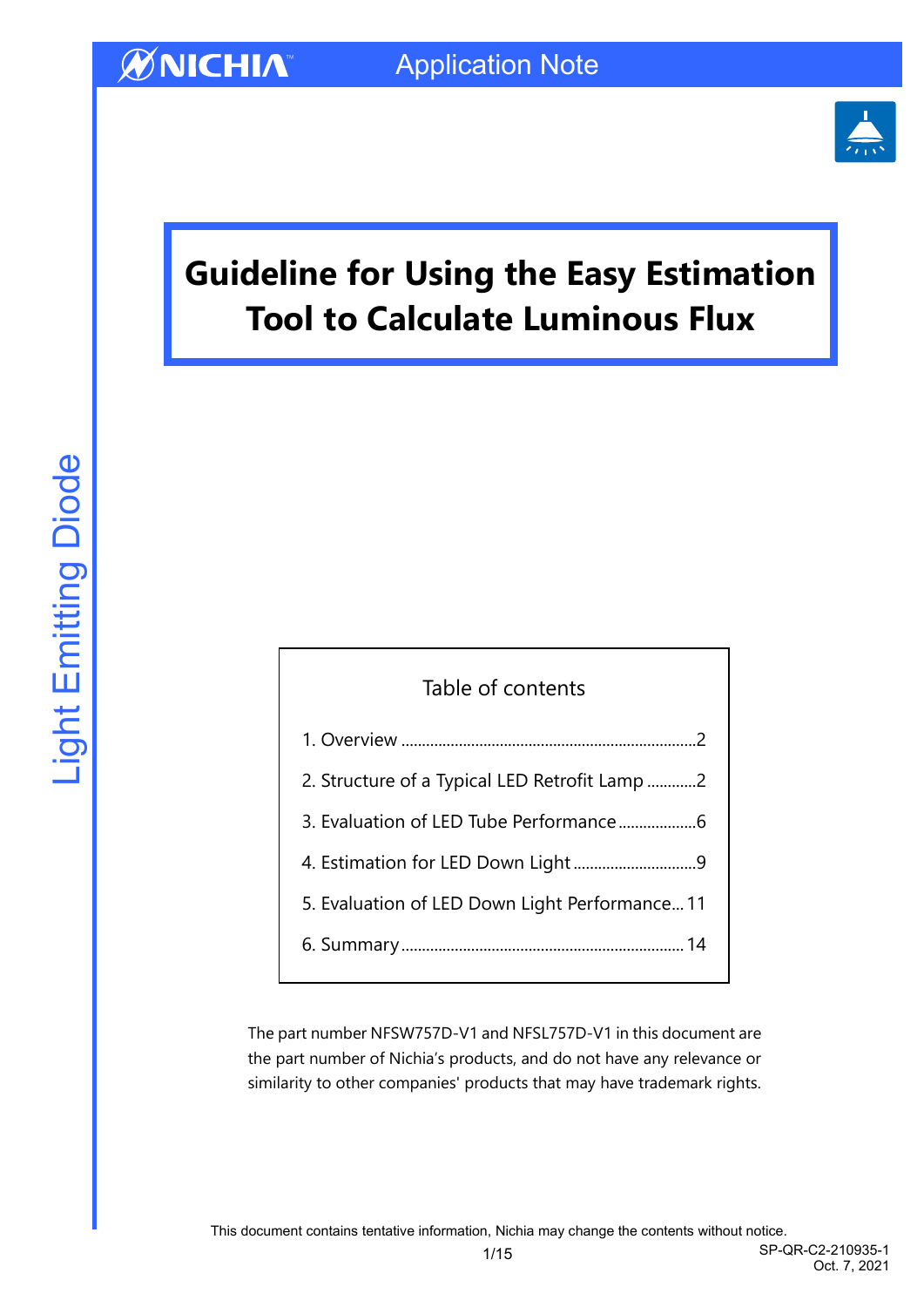### <span id="page-1-0"></span>**1. Overview**

This application note describes the guidelines to estimate the optical characteristics (luminous flux/efficiency) of LED-mounted fixtures (tubes and down lights) using the "Easy Estimation Tool." Please refer to the "Easy Estimation Tool Guide" for detailed usage of the estimation tool.

### <span id="page-1-1"></span>**2. Structure of a Typical LED Retrofit Lamp**

#### 2.1. Determination of Product Specifications

First of all, determine the target values for product specifications such as the luminous flux and the consumption power. Regarding the luminous flux and the efficiency, take the luminous flux decrease due to the optical cover into account to set their target values. The operating voltage/current are sometimes specified depending on the standard which applies to the product; in such a case, select the appropriate power supply to make it possible to operate the LEDs within the standard.

We designed the LED tube in accordance with "JEL801" specified by the Japan Lighting Manufacturers Association.

| <b>Target Values</b>                                  |                                                        |
|-------------------------------------------------------|--------------------------------------------------------|
| Outline:                                              | 1,200mm                                                |
| Luminous Flux:                                        | 2,300lm or more                                        |
| Efficiency:                                           | 145lm/W or more                                        |
| Color Temperature:                                    | 5,000K                                                 |
| Average Color Rendering Index (Ra):                   | 80 or more                                             |
| Input Power:                                          | Voltage; DC45 to 95V, Current; 350mA                   |
|                                                       | in accordance with JEL801                              |
| Rectifying Bridge Diode<br>: Loss of electrical power | QQ<br><b>Optical Cover</b><br><b>LED-Mounted Board</b> |

Figure 1. LED Tube Structure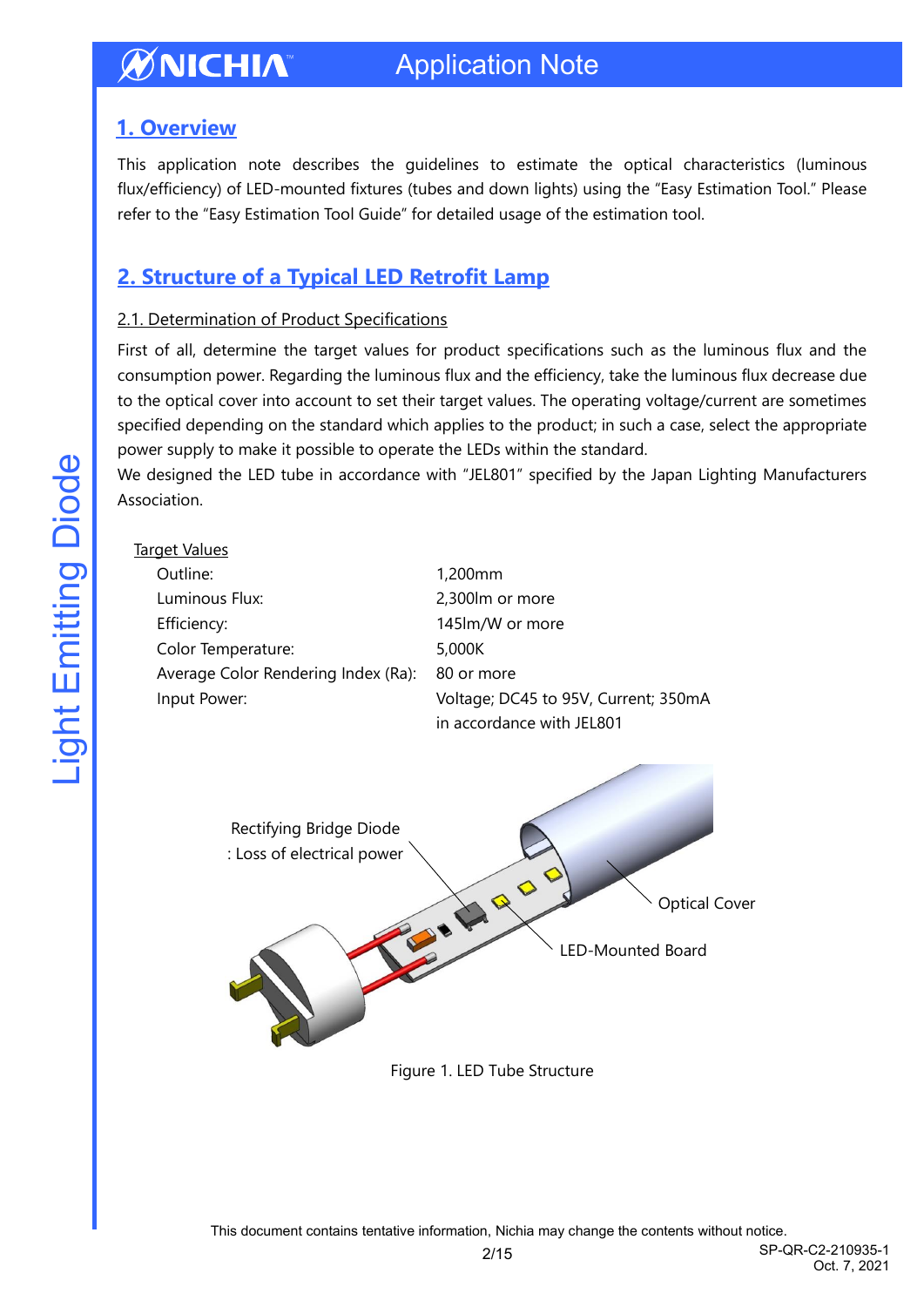#### 2.2. Calculation with Easy Estimation Tool

Fill out the information in each item in the simulation tool.

#### 2.2.1. LED Series and Model

Select the LED "Series" and "Type" in the simulation system (cf. Enclosed in blue 1 in Figure 2). Here is only one estimation example using NFSW757D-V1. In fact, in each Excel spreadsheet, there can be found the calculation results for five types at a time, where you will be able to compare values among them. As described in Section 2.1, the target value of the color rendering index is Ra>80. Therefore, we chose R8000 for the simulation.

#### 2.2.2. Parameters

Fill out the parameters which are necessary to estimate the optical characteristics (cf. Enclosed in blue 2 in Figure 2).

| <b>Item</b>                       | <b>Note</b>                    | <b>Input Examples</b>                    |
|-----------------------------------|--------------------------------|------------------------------------------|
| Target Flux                       | Target values of luminous flux | $2,400$ lm (Target; 2,300lm + margin)    |
| Color Rank                        | LED's color rank               | For 5,000K, choose sw50.                 |
| Junction Temperature: TJ          | Estimated LED's junction       | 50°C, as reference to LED tubes with     |
|                                   | temperature                    | the same power/structure                 |
| <b>Optical Efficiency Loss</b>    | Output loss due to optical     | Fill out the luminous flux decrease rate |
|                                   | covers, etc.                   | resulting from the cover; i.e. 10%       |
| <b>Electrical Efficiency Loss</b> | Power consumed in the          | Fill out 3.7%; consumed by the           |
|                                   | circuits other than LEDs'      | rectifying bridge diode                  |
| LED Multiple                      | Quantity of LEDs used for the  | Fill out arbitrary numbers; they should  |
|                                   | product                        | be corrected later.                      |

#### Table 1. Input Information for the Simulation

#### 2.2.3. Estimation of Amount of LEDs

When the maximum input current is filled out in "Forward Current I<sub>FP</sub>" (Enclosed in blue 3 in Figure 2), the characteristics can be calculated at each specific range (cf. Enclosed in red in Figure 2). Please note that the input IFP below the table is the value for a single LED.

Next, the amount of LEDs (LED Multiple) can be calculated so that the LED tube's target values of the luminous flux, the power consumption, and the optical efficiency can be achieved at a specific input current.

Let us simulate the LED multiple using 757D-V1 as follows:

1) Determine the current applied to each LED which accomplishes the target efficiency (145lm/W or more), judging from the obtained values of "lm/W" (cf. Enclosed in red in Figure 2). As shown in the values in the table, the luminous efficiency of the LED tube will achieve 145lm/W or more unless the input current exceeds  $I_{FP} = 65mA$ .

The lower the current is applied to the LEDs, the higher the efficiency of the tube increases, on the basis of the LEDs' characteristics.

This document contains tentative information, Nichia may change the contents without notice.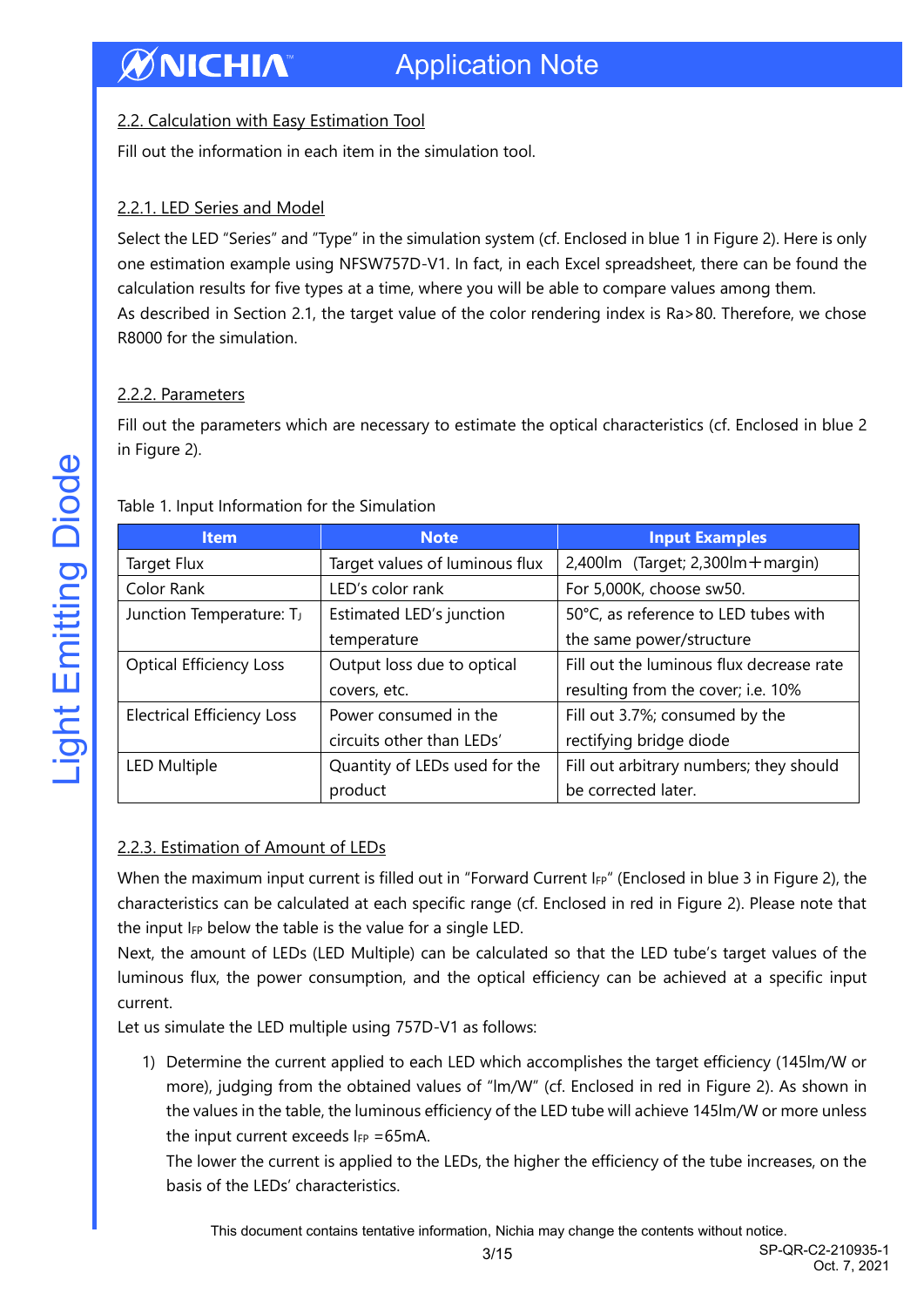## Application Note

The "LED Multiple (quantity of LEDs)" does not have to be determined at this point, since it is not related with the efficiency of the LED tube.

- 2) Based on the estimated maximum input current ( $I_{FP} = 65$  mA) and the output current (350 mA) of the power supply, the current applied to each LED will be IFP = 35mA. Then, the drive circuit can be obtained as follows: 350mA / 35mA = 10 parallel circuits
- 3) Assuming that the LEDs are connected in 10 parallel circuits, let us determine the "LED Multiple", increasing it by 10 pieces. The "LED Multiple" should achieve the target luminous flux of 2,400lm at IFP = 35mA. The luminous flux will be 2,473.9lm, when the quantity of LEDs is 160 pieces, which accomplishes the target luminous flux. Thus, the quantity of LEDs needs to be 160 pieces; 16 series and 10 parallel for an LED tube.

|                    |                                | input                             |                      |                  | drop down       |                  |                | Target Flux 2400 |      |      |   | Pass    |
|--------------------|--------------------------------|-----------------------------------|----------------------|------------------|-----------------|------------------|----------------|------------------|------|------|---|---------|
|                    | Series                         |                                   | Series_757D_V1       |                  |                 |                  |                |                  |      |      |   |         |
|                    | Type                           |                                   | NFSW757D_V1_R8000    |                  |                 |                  |                |                  |      |      |   |         |
|                    | Spec Current (mA)              |                                   |                      |                  | 65              |                  |                |                  |      |      |   |         |
|                    | Tj Max (degreeC)               |                                   |                      |                  | 120             |                  |                |                  |      |      |   |         |
|                    | Luminous Flux (Im)             |                                   | Min.<br>21.4         | Typ.<br>32.0     | Max.<br>36.0    |                  |                | Min.             | Typ. | Max. |   |         |
|                    |                                | Forward Voltage VF (V)            | 2.40                 | 2.90             | 3.30            |                  |                |                  |      |      |   |         |
|                    |                                | Color Rank                        |                      |                  | sw50            |                  |                |                  |      |      |   |         |
|                    |                                | Junction Temperatuer Tj (degreeC) |                      |                  | 50              |                  |                |                  |      |      |   |         |
|                    | Cost per LED                   |                                   |                      |                  |                 |                  | \$             |                  |      |      |   | \$      |
|                    |                                | Optical Efficiency Loss (%)       |                      |                  | 10.0            |                  |                |                  |      |      |   |         |
|                    | Electrical Efficiency Loss (%) |                                   |                      |                  | 3.7             |                  |                |                  |      |      |   |         |
|                    | <b>LED Multiple</b>            |                                   |                      |                  | 160             |                  |                |                  |      |      |   |         |
|                    |                                | <b>Total Cost</b>                 |                      | 0.000            |                 |                  | \$             |                  |      |      |   | \$      |
|                    |                                | Forward Current Ico(mA)           | Im                   | VF               | Im/W            | W                | $\text{Im}/\$$ | Im               | VF   | Im/W | W | $Im/\$  |
|                    | input <sup>2</sup>             | 100mA Max.                        |                      |                  | ◢               | ä,               |                |                  |      |      |   |         |
|                    |                                | 1                                 |                      |                  |                 |                  |                |                  |      |      |   |         |
|                    |                                | 5                                 |                      |                  |                 |                  |                |                  |      |      |   |         |
|                    |                                | 10                                | 717.7                | 417.71           | 165             | 4.177            |                |                  |      |      |   |         |
|                    |                                | 20                                | 1428.4               | 426.79           | 161             | 8.536            |                |                  |      |      |   |         |
|                    |                                | 25                                | 1779.8               | 430.87           | 159             | 10.772           |                |                  |      |      |   |         |
|                    |                                | 30                                | 2128.4               | 434.68           | 157             | 13.040           |                |                  |      |      |   |         |
|                    |                                | 35<br>40                          | 2473.9<br>2816.0     | 438.26<br>441.64 | 155             | 15.339<br>17.666 |                |                  |      |      |   |         |
|                    |                                | 50                                | 3490.2               | 447.90           | 154<br>150      | 22.395           |                |                  |      |      |   |         |
|                    |                                | 65                                | 4475.0               | 456.37           | 145             | 29.664           |                |                  |      |      |   |         |
|                    |                                | 75                                | 5113.9               | 461.62           | 142             | 34.621           |                |                  |      |      |   |         |
|                    |                                | 80                                | 5428.3               | 464.16           | 141             | 37.133           |                |                  |      |      |   |         |
|                    |                                | 90                                | 6047.3               | 469.15           | 138             | 42.223           |                |                  |      |      |   |         |
|                    |                                | 100                               | 6654.0               | 474.06           | 135             | 47 406           |                |                  |      |      |   |         |
|                    |                                |                                   | imput <sub>lee</sub> |                  | $35 \text{ mA}$ |                  |                | input lee        |      | mA   |   |         |
| Characteristics    |                                |                                   | lm                   | VF               | Im/W            | W                | Im/s           | Im               | VF   | Im/W | W | $Im/\$$ |
|                    | obtained after Im and          |                                   | 2473.9               | 438.26           |                 | 155 15.339       |                |                  |      |      |   |         |
|                    | VF are filled out in 4         | Info                              |                      |                  |                 |                  |                |                  |      |      |   |         |
| (enclose in blue). |                                |                                   |                      |                  |                 |                  |                |                  |      |      |   |         |

Figure 2. Example of Calculation

This document contains tentative information, Nichia may change the contents without notice.

ØNICHIA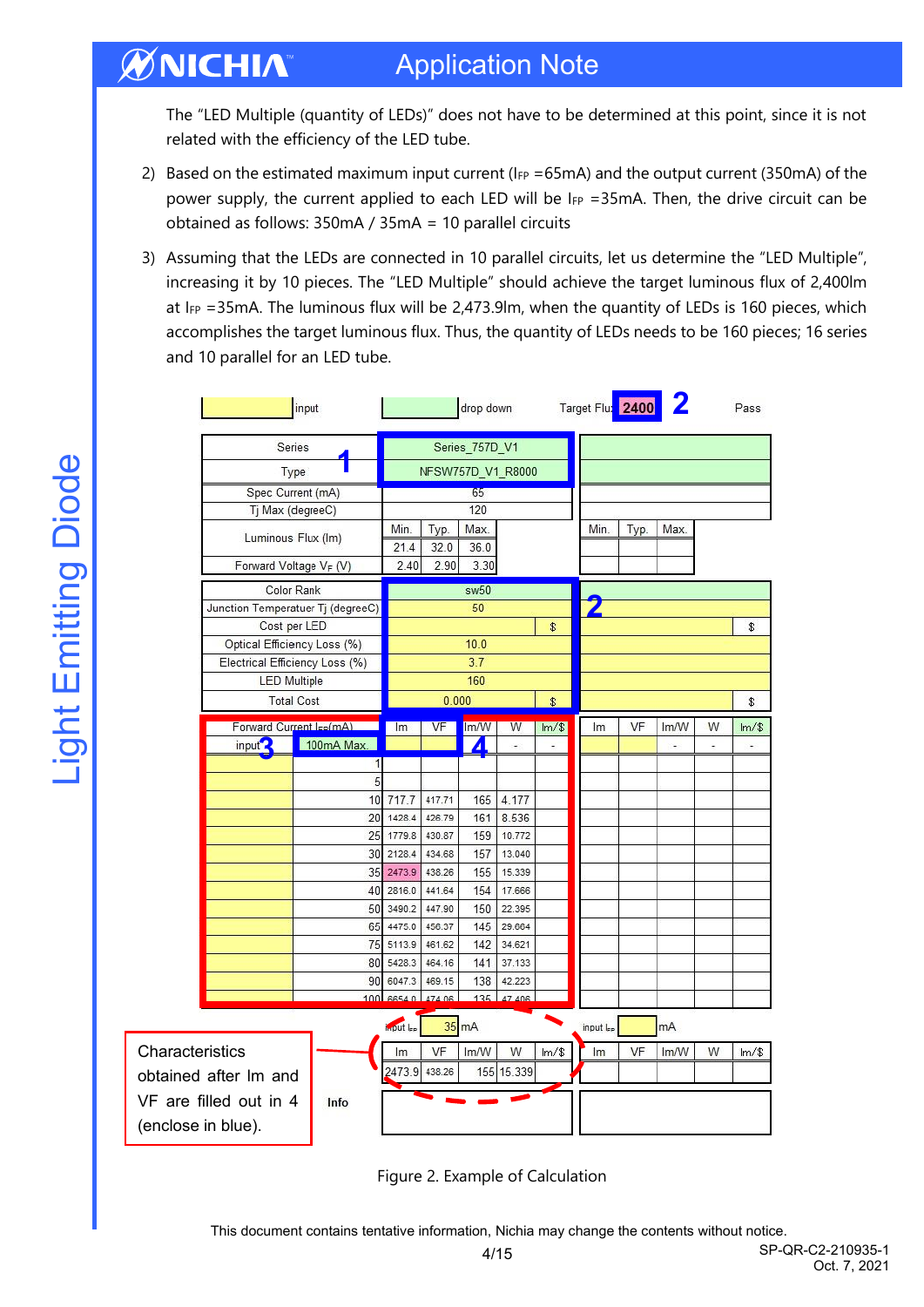#### **ØNICHIA** Application Note

#### 2.3. Impact of Variation in the Luminous Flux on the Simulation

In the Easy Estimation Tool, typical values of the luminous flux/forward voltage specified for each LED type are used. Therefore, the luminous flux and the forward voltage vary even within the same rank.

When you fill out "lm" or "VF" (Enclosed in blue 4 in Figure 2), the LEDs' characteristics can be calculated at the rated luminous flux/forward voltage (rated current). Then, you can obtain the minimum/maximum luminous flux/power (efficiency) of the LEDs installed in the tube. Be sure to confirm whether the minimum/maximum values are within the tolerance specified for the LED tube.

#### 2.4. Preparation of LED Tube

We prepared a sample LED tube in accordance with the specifications determined through Section 2.1 and the characteristics calculated through Section 2.2. The LED specifications are as follows:

| <b>LED Specifications</b>    |                                          |
|------------------------------|------------------------------------------|
| Part No.:                    | NFSW757D-V1                              |
| Quantity:                    | 160 pcs. (16 series and 10 parallel)     |
| Luminous Flux:               | 31.25lm at 65mA applied to each LED      |
|                              | (average value of 50 sampled-out pieces) |
| VF:                          | 2.93V at 65mA applied to each LED        |
|                              | (average value of 50 sampled-out pieces) |
| Color Rank:                  | sw50 (5,000K)                            |
| <b>Color Rendering Rank:</b> | R8000 (Ra>80)                            |
|                              |                                          |



Figure 3. LED's Luminous Flux and VF (50 Sampled-out LEDs)

Oct. 7, 2021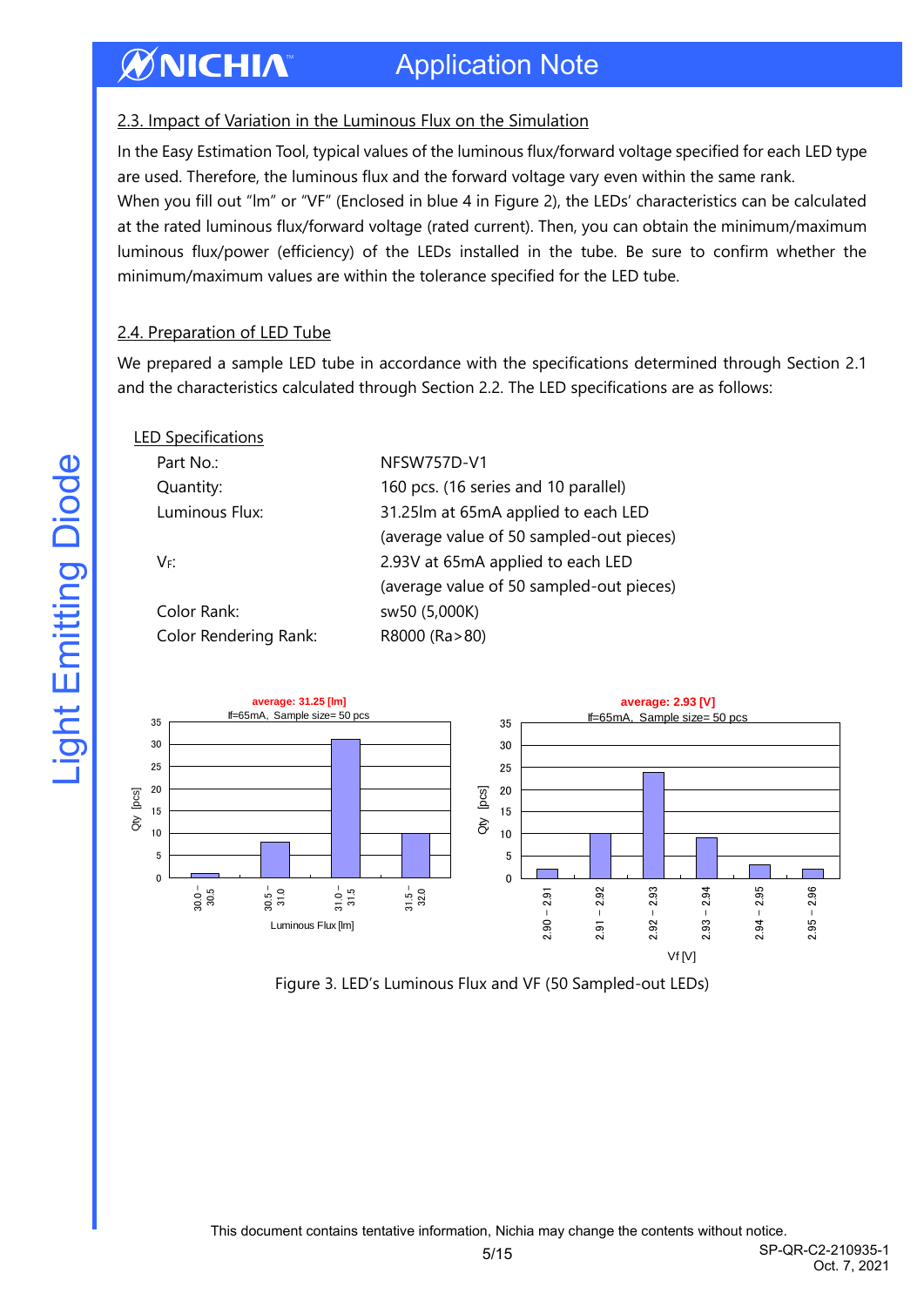### <span id="page-5-0"></span>**3. Evaluation of LED Tube Performance**

The performance of the LED tube prepared in Section 2.4 has to be evaluated to confirm whether there is any significant difference between the actual values and the calculation. If there are any significant differences between them, it is necessary to review the parameters and recalculate the values.

#### 3.1. Electrical/Optical Characteristics

The LED tube's power consumption is measured with a power measurement device and its luminous flux is measured with a sphere. Be sure to operate the LED tube until the heat is saturated and until the measurement results stabilize.

| Measurement Results of Sample LED Tube |  |  |
|----------------------------------------|--|--|
|                                        |  |  |
|                                        |  |  |

| Power Consumption: | 16.1W   |
|--------------------|---------|
| Luminous Flux:     | 2,412lm |
| Efficiency:        | 150lm/W |

#### 3.2. Thermal Factor

#### 3.2.1. Thermal Distribution

The heat distribution on the board is measured with a thermometer while the heat is saturated in the tube. If the thermal distribution is inhomogeneous, the LEDs' junction temperatures may vary depending on their location. Then, the LEDs' brightness may vary due to their thermal characteristics. Consequently, it is difficult to evaluate the LED tube characteristics.

As seen in Figure 4, there is no problem in the thermal distribution in the LED tube: the heat is homogeneously dissipated in the tube.



Figure 4. Thermal Distribution in the LED Tube

#### 3.2.1. Thermal Distribution

The junction temperature can be calculated by the soldering temperature (cf. Equation 1). When measuring the soldering temperature, saturate the heat within the tube after fixing the thermocouples to the LED leads with solder or adhesive agent.

Be sure to measure the soldering temperature in the finished product; in a closed environment within the housing by attaching an optical cover, etc.

Thermal design of LED tubes should not exceed the LEDs' absolute maximum rating.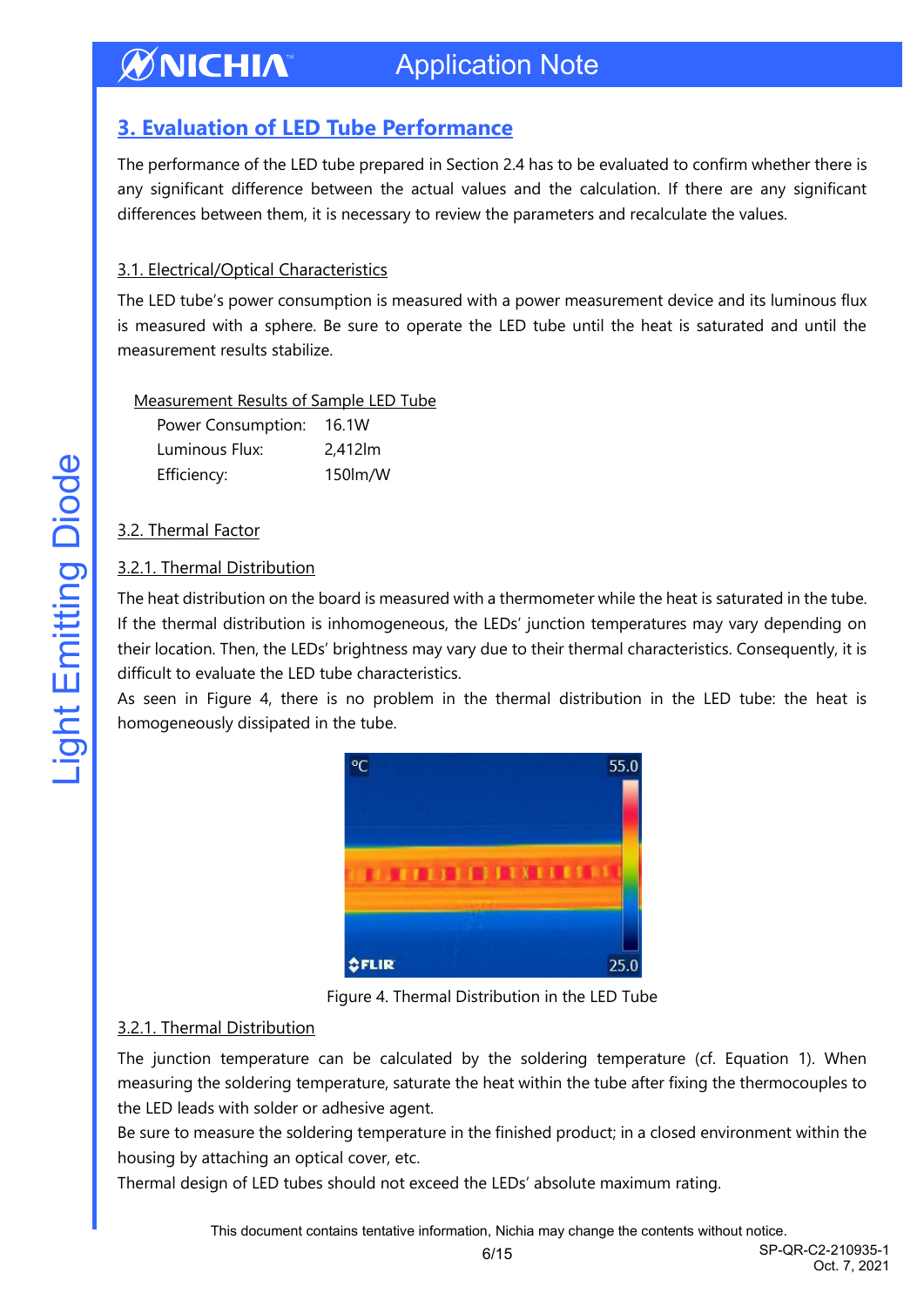LED Junction Temperature

$$
T_J = T_S + R_{OJS} W
$$
 (Equation 1),

where  $T_S$ : Soldering temperature ( $°C$ ),

RΘJS: Thermal resistance from the LED die to the Ts measuring point (°C/W) W: Power supply to each LED;  $I_F$   $X$   $V_F$  (W)

#### Measurement Results of Sample LED Tube

T<sub>S</sub> (Soldering Temperature): 46.2°C

T<sub>J</sub> (Junction Temperature):  $46.2^{\circ}C + 13^{\circ}C/W \times 0.1W = 47.5^{\circ}C$ 

where R<sub>ΘJS</sub>= 13°C/W \* Specified for the LEDs

 $W = 2.9V * 35mA = 0.1W$ 

#### 3.3. Comparison between the Measured/Calculated Values

Let's compare the measured values and the calculated ones.

Table 2. Comparison of Measurement and Calculation

|                    | <b>Calculated</b>          | <b>Measured</b> | <b>Difference</b> |
|--------------------|----------------------------|-----------------|-------------------|
| Tube Luminous Flux | 2.474 m                    | 2.412 lm        | $-2.5%$           |
| Tube Efficiency    | $155$ $\text{Im}/\text{W}$ | 150 lm/W        | $-3.2\%$          |

Both the tube luminous flux/efficiency met the target values; however, the measured values were below the calculated ones. The difference of 5lm/W is relatively large, which may affect the LED tube performance. Therefore, the measurement conditions should be reviewed and the measurement results should be evaluated again.

The junction temperature was 47.5°C, based on the measurement results. According to the LED specifications (cf. Section 2.4), the luminous flux and the VF were 31.25lm and 2.93V per LED, respectively. Therefore, the measurement parameters were corrected as follows:

#### Table 3. Parameters and Measurement Values

|                                        | <b>Before Corrected</b> | <b>After Corrected</b> |
|----------------------------------------|-------------------------|------------------------|
| Electrical current applied to each LED | 35mA                    | 35mA                   |
| Junction Temperature                   | 50.0°C                  | $47.5^{\circ}$ C       |
| <b>Optical Loss</b>                    | 10%                     | 10%                    |
| <b>Electrical Loss</b>                 | 3.7%                    | 3.7%                   |
| Qty of LEDs                            | 160pcs.                 | 160pcs.                |
| Luminous Flux per LED                  | 32.0lm (Typ.)           | 31.25lm                |
| $V_F$ per LED                          | 2.90V<br>(Typ.)         | 2.93V                  |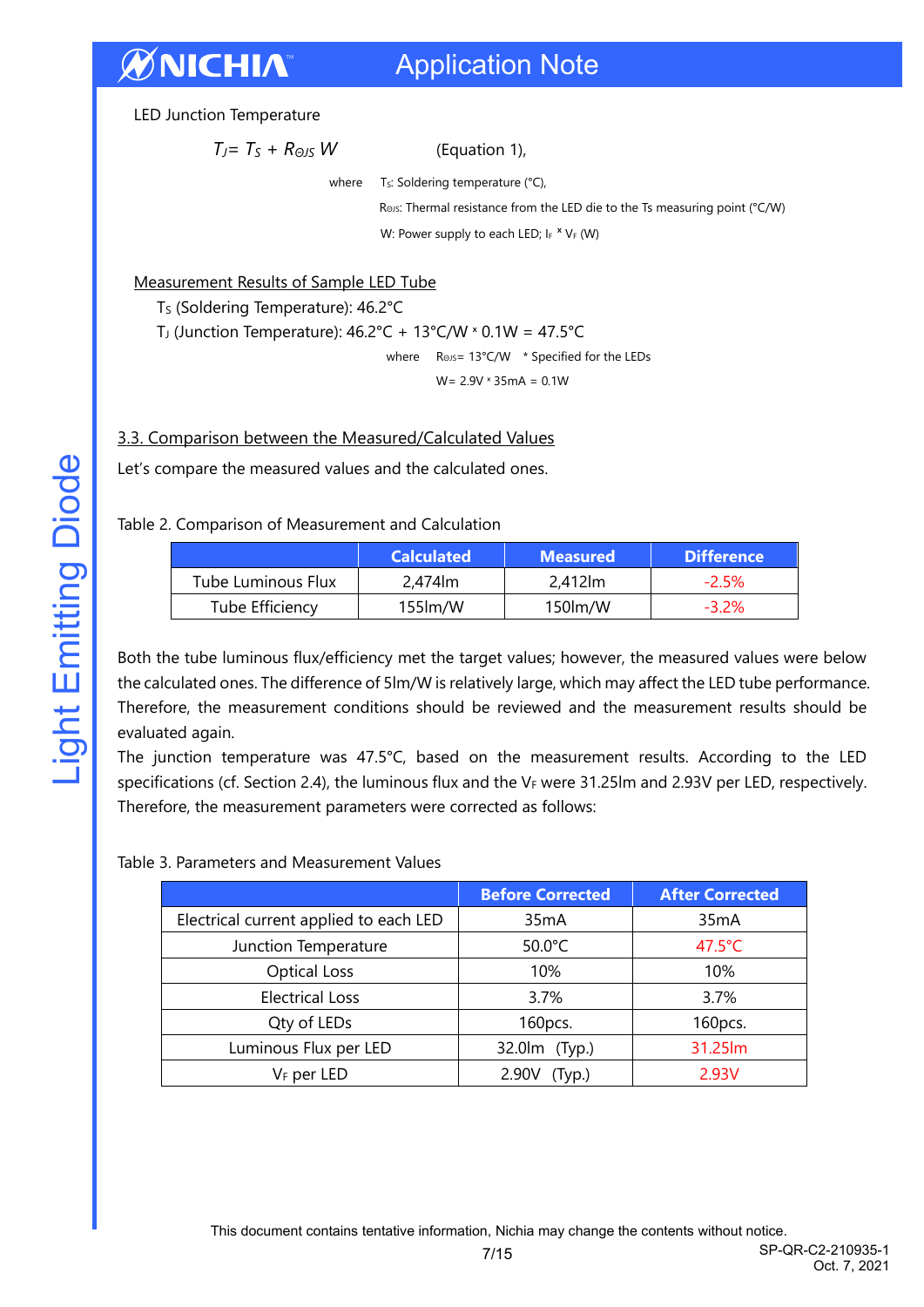## Application Note

|                         | input                             |                   |                  | drop down                 |                  |                | Target Flux 2400 |      |                          |                          | Pass    |
|-------------------------|-----------------------------------|-------------------|------------------|---------------------------|------------------|----------------|------------------|------|--------------------------|--------------------------|---------|
|                         | Series                            |                   |                  | Series_757D_V1            |                  |                |                  |      |                          |                          |         |
|                         | Type                              | NFSW757D_V1_R8000 |                  |                           |                  |                |                  |      |                          |                          |         |
|                         | Spec Current (mA)                 |                   |                  | 65                        |                  |                |                  |      |                          |                          |         |
| Tj Max (degreeC)        |                                   |                   |                  | 120                       |                  |                |                  |      |                          |                          |         |
|                         | Luminous Flux (Im)                | Min.<br>21.4      | Typ.<br>32.0     | Max.<br>36.0              |                  |                | Min.             | Typ. | Max.                     |                          |         |
|                         | Forward Voltage VF (V)            | 2.40              | 2.90             | 3.30                      |                  |                |                  |      |                          |                          |         |
|                         | <b>Color Rank</b>                 |                   |                  | sw50                      |                  |                |                  |      |                          |                          |         |
|                         | Junction Temperatuer Tj (degreeC) |                   |                  | 47.5                      |                  |                |                  |      |                          |                          |         |
|                         | Cost per LED                      |                   |                  |                           |                  | \$             |                  |      |                          |                          | \$      |
|                         | Optical Efficiency Loss (%)       |                   |                  | 10.0                      |                  |                |                  |      |                          |                          |         |
|                         | Electrical Efficiency Loss (%)    |                   |                  | 3.7                       |                  |                |                  |      |                          |                          |         |
| <b>LED Multiple</b>     |                                   |                   |                  | 160                       |                  |                |                  |      |                          |                          |         |
|                         | <b>Total Cost</b>                 |                   | 0.000            |                           |                  | \$             |                  |      |                          |                          | \$      |
| Forward Current IFP(mA) |                                   | Im                | VF               | Im/W                      | W                | $\text{Im}/\$$ | Im               | VF   | Im/W                     | W                        | $Im/\$  |
| input                   | 100mA Max.                        | 31.25             | 2.93             | ×,                        | $\sim$           | ä,             |                  |      | $\overline{\phantom{a}}$ | $\overline{\phantom{a}}$ |         |
|                         | 1                                 |                   |                  |                           |                  |                |                  |      |                          |                          |         |
|                         | 5                                 |                   |                  |                           |                  |                |                  |      |                          |                          |         |
|                         |                                   | 10 703.2          | 421.40           | 161                       | 4.214            |                |                  |      |                          |                          |         |
|                         |                                   | 20 1399.4         | 431.15           | 156                       | 8.623            |                |                  |      |                          |                          |         |
|                         |                                   | 25 1743.7         | 435.47           | 154                       | 10.887           |                |                  |      |                          |                          |         |
|                         | 30                                | 2085.2            | 439.48           | 152                       | 13.184           |                |                  |      |                          |                          |         |
|                         | 35                                | 2423.7            | 443.22           | 150                       | 15.513           |                |                  |      |                          |                          |         |
|                         | 40                                | 2758.9            | 446.74           | 149                       | 17.869           |                |                  |      |                          |                          |         |
|                         | 50                                | 3419.4            | 453.19           | 145                       | 22.660           |                |                  |      |                          |                          |         |
|                         | 65<br>75                          | 4384.2<br>5010.2  | 461.85<br>467.20 | 141<br>138                | 30.021<br>35.040 |                |                  |      |                          |                          |         |
|                         | 80                                | 5318.2            | 469.80           | 136                       | 37.584           |                |                  |      |                          |                          |         |
|                         | 90                                | 5924.6            | 474.90           | 133                       | 42.741           |                |                  |      |                          |                          |         |
|                         | 100                               | 6519.1            | $47 - 5$         | $\overline{151}$          | $-293$           |                |                  |      |                          |                          |         |
|                         |                                   | input lee<br>Im   | VF               | $35 \, \text{mA}$<br>Im/W | W                | $Im/\$$        | input lee<br>Im  | VF   | mA<br>Im/W               | W                        | $Im/\$$ |
|                         | Info                              | 2423.7            | 443.22           |                           | 151 15.513       |                |                  |      |                          |                          |         |

Figure 5. Re-calculation of LED Tube

Let us compare the recalculation results and the measurement ones.

Table 4. Comparison of Recalculation Results and Measurement Results

|                    | <b>Calculated</b> | <b>Measured</b> | <b>Difference</b> |
|--------------------|-------------------|-----------------|-------------------|
| Tube Luminous Flux | 2,424m            | 2,412 lm        | $-0.5\%$          |
| Tube Efficiency    | $151$ lm/W        | 150lm/W         | $-0.7\%$          |

The differences in both the tube luminous flux/efficiency became much smaller; therefore, the LED tube was designed in accordance with the calculation after the parameter correction.

This document contains tentative information, Nichia may change the contents without notice.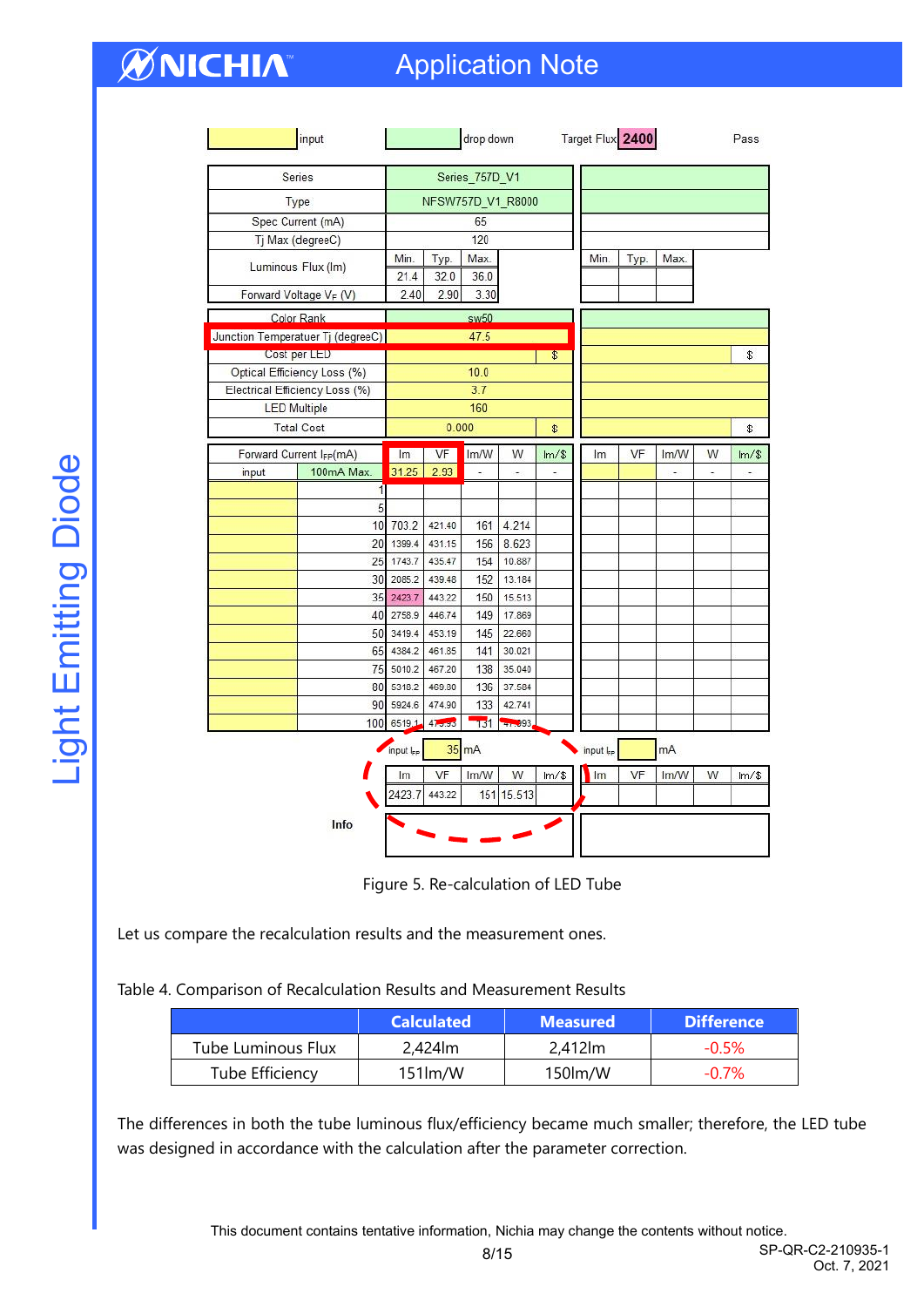### Application Note

### <span id="page-8-0"></span>**4. Estimation for LED Down Light**

**ØNICHIA** 

#### 4.1. Determination of Product Specifications

First of all, determine the target values for product specifications such as the luminous flux and the consumption power. We designed an LED down light to achieve the following specifications.

| <b>Target Values</b>                |                                                              |
|-------------------------------------|--------------------------------------------------------------|
| Luminous Flux:                      | 370m or more                                                 |
| Color Temperature:                  | 2,700K                                                       |
| Average Color Rendering Index (Ra): | 80 or more                                                   |
| Circuit:                            | 12 LEDs connected (4series and 3parallel)                    |
| Input Power:                        | DC 330mA (The electrical current of 110 mA is flown into per |
|                                     | LED, since 3 LEDs are connected in parallel.)                |
|                                     |                                                              |



Figure 6. LED Tube Structure

#### 4.2. Calculation with Easy Estimation Tool

Fill out the information in each item in the simulation tool as described in Section 2.2.

#### 4.2.1. LED Series and Type

We used one of the same series with a different color (NFSL757D-V1) for the LED down light. As described in Section 4.1, the target value of the color rendering index is Ra>80. Therefore, we chose R8000 for the simulation.

#### 4.2.2. Parameters

Fill out the parameters which are necessary to estimate the performance.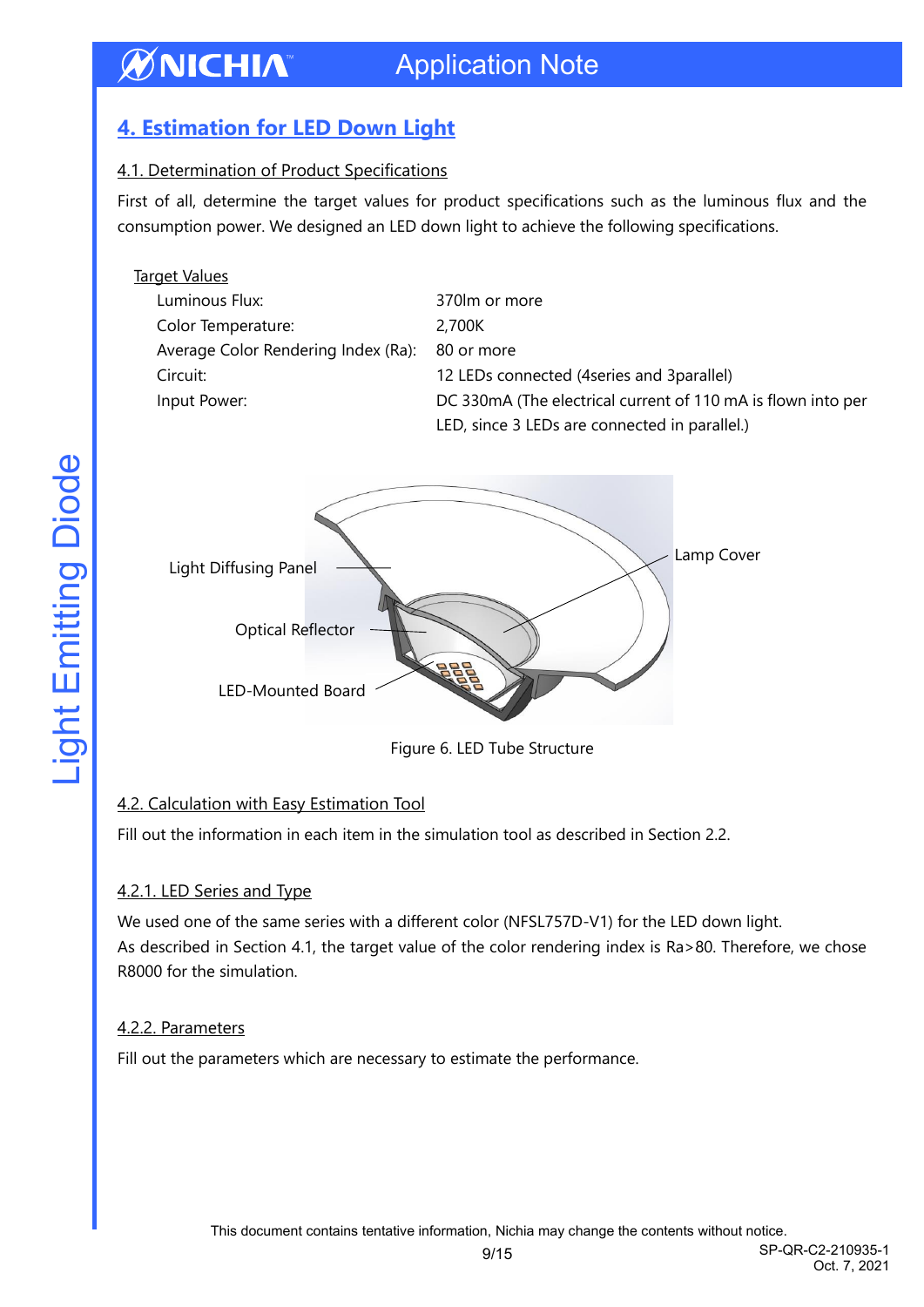### Application Note

Table 5. Input Information for the Simulation

| <b>Item</b>                       | <b>Note</b>                    | <b>Input Examples</b>                    |
|-----------------------------------|--------------------------------|------------------------------------------|
| Target Flux                       | Target values of luminous flux | 370lm                                    |
| Color Rank                        | LED's color rank               | For 2,700K, choose sw27.                 |
| Junction Temperature: TJ          | Estimated LED's junction       | 50°C, as reference to LED down light     |
|                                   | temperature                    | with the same power/structure            |
| <b>Optical Efficiency Loss</b>    | Output loss due to optical     | Fill out the luminous flux decrease rate |
|                                   | covers, etc.                   | resulting from the cover; i.e. 19.3%     |
| <b>Electrical Efficiency Loss</b> | Power consumed in the          | No electrical loss                       |
|                                   | circuits other than LEDs'      |                                          |
| <b>LED Multiple</b>               | Quantity of LEDs used for the  | 12 pcs.                                  |
|                                   | product                        |                                          |

#### 4.2.3. Calculation

Figure 7 shows that the luminous flux meets (reaches) the target specifications; 370lm.



Figure 7. Example of Calculation (LED Down Light)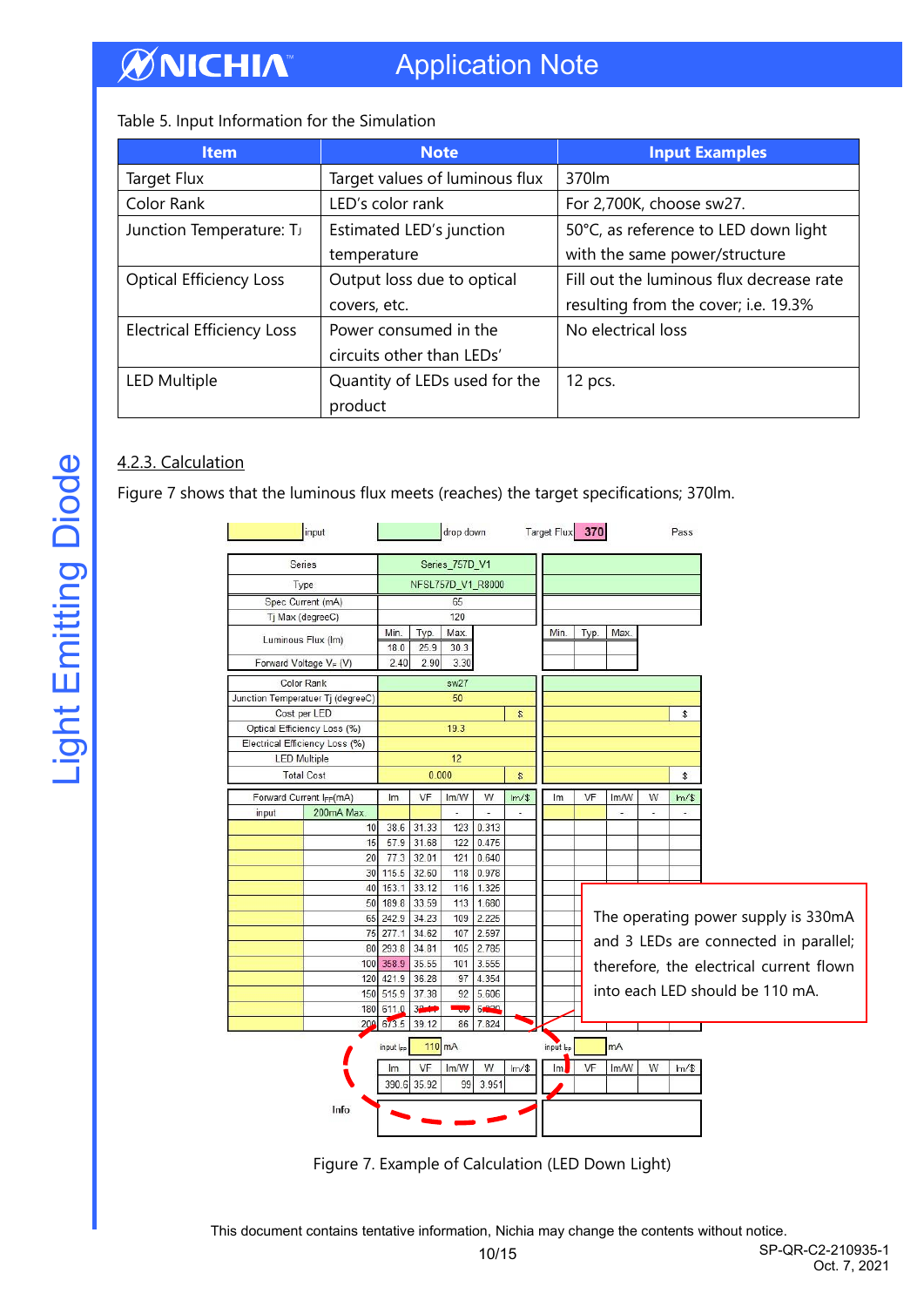### Application Note

#### 4.3. Preparation of LED Down Light

We prepared for a sample LED down light in accordance with the target specifications, using the LEDs with the following specifications:

| <b>LED Specifications</b> |                                               |
|---------------------------|-----------------------------------------------|
| Part No.:                 | NFSL757D-V1                                   |
| Quantity:                 | 12 pcs. (4 series and 3 parallel)             |
| Luminous Flux:            | 27.18 lm (avg.) at 65 m A applied to each LED |
| V⊧:                       | 2.93V(avg.) at 65mA applied to each LED       |
| Color Rank:               | sw27 (2,700K)                                 |
| Color Rendering Rank:     | R8000 (Ra>80)                                 |





### <span id="page-10-0"></span>**5. Evaluation of LED Down Light Performance**

#### 5.1. Electrical/Optical Characteristics

Let us measure the electrical/optical characteristics of the LED down light prepared in Section 4.

Measurement Results of Sample LED Down Light

| Power Consumption: | 4.0W    |
|--------------------|---------|
| Luminous Flux:     | 409 m   |
| Efficiency:        | 101lm/W |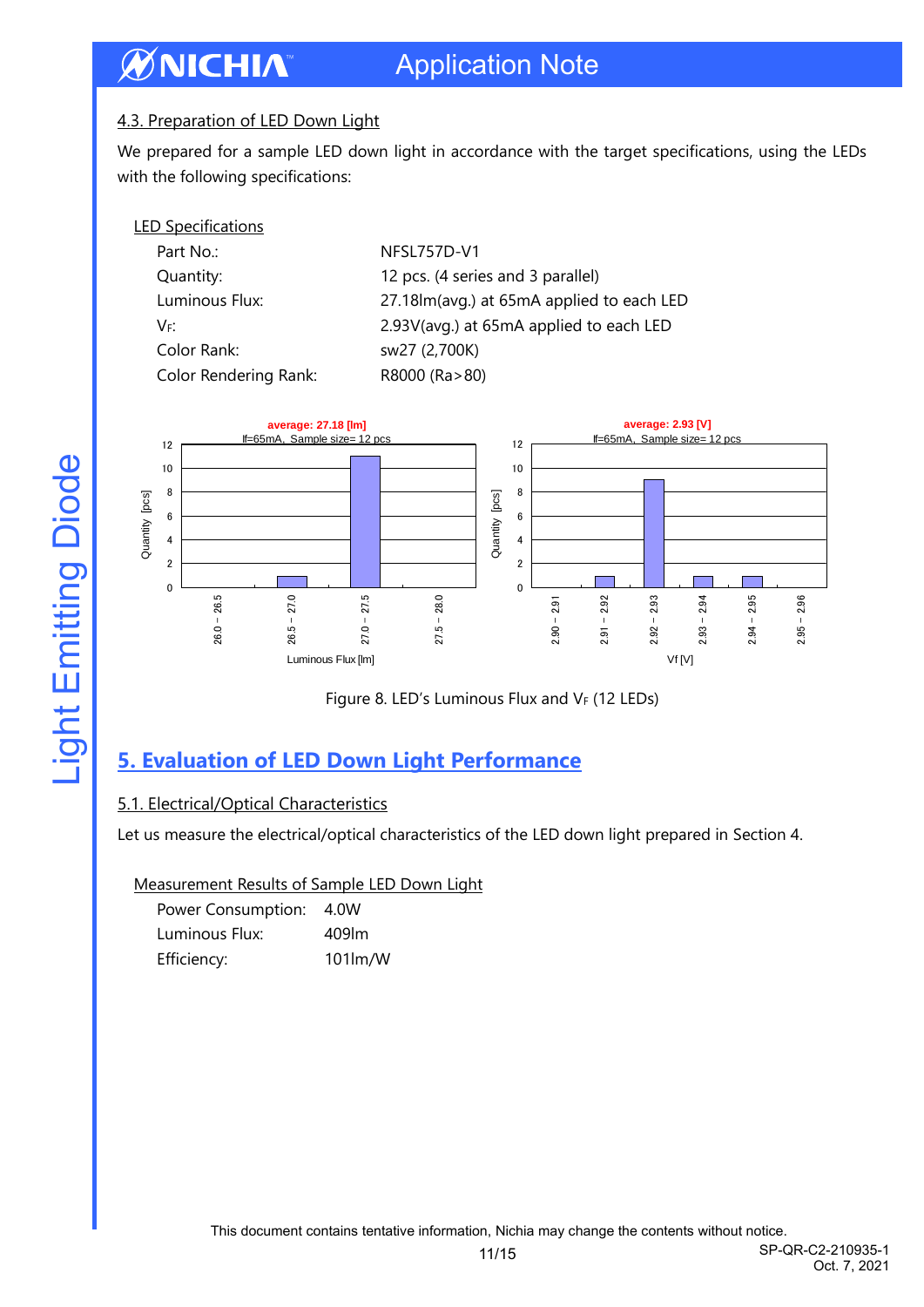#### ØNICHIA Application Note

#### 5.2. Thermal Factor

The soldering temperature was measured with a thermocouple and the junction temperature was calculated.

#### Measurement Results of Sample LED Down Light

Ts (Soldering Temperature): 47.4°C

T<sub>J</sub> (Junction Temperature):  $47.4^{\circ}$ C +  $13^{\circ}$ C/W × 0.32W =  $51.6^{\circ}$ C

where R<sub>ΘJS</sub>= 13°C/W \* Specified for the LEDs

 $W = 2.9V * 110mA = 0.32W$ 

#### 5.3. Comparison between the Measured/Calculated Values

Let's compare the measured values and the calculated ones.

Table 6. Comparison of Measurement and Calculation

|                    | <b>Calculated</b> | <b>Measured</b> | <b>Difference</b> |
|--------------------|-------------------|-----------------|-------------------|
| Tube Luminous Flux | 391 lm            | 409 m           | +4.6%             |
| Tube Efficiency    | 99lm/W            | $101$ lm/W      | $+2.0\%$          |

There was a slight difference between the measured and the calculated values.

Therefore, the measurement conditions should be reviewed and the measurement results should be evaluated again.

The LED junction temperature was 51.6°C, based on the measurement results. According to the LED specifications (cf. Section 4.3), the luminous flux and the VF were 27.18lm and 2.93V per LED, respectively. Therefore, the measurement parameters were corrected as follows:

#### Table 7. Parameters and Measurement Values

|                                        | <b>Before Corrected</b> | <b>After Corrected</b> |  |
|----------------------------------------|-------------------------|------------------------|--|
| Electrical current applied to each LED | 110 <sub>m</sub> A      | 110 <sub>m</sub> A     |  |
| Junction Temperature                   | $50.0^{\circ}$ C        | $51.6^{\circ}$ C       |  |
| <b>Optical Loss</b>                    | 19.3%                   | 19.3%                  |  |
| <b>Electrical Loss</b>                 | 0%                      | $0\%$                  |  |
| Qty of LEDs                            | 12pcs.                  | 12pcs.                 |  |
| Luminous Flux per LED                  | 25.9lm (Typ.)           | 27.18lm                |  |
| V <sub>F</sub> per LED                 | 2.90V<br>(Typ.)         | 2.93V                  |  |

Oct. 7, 2021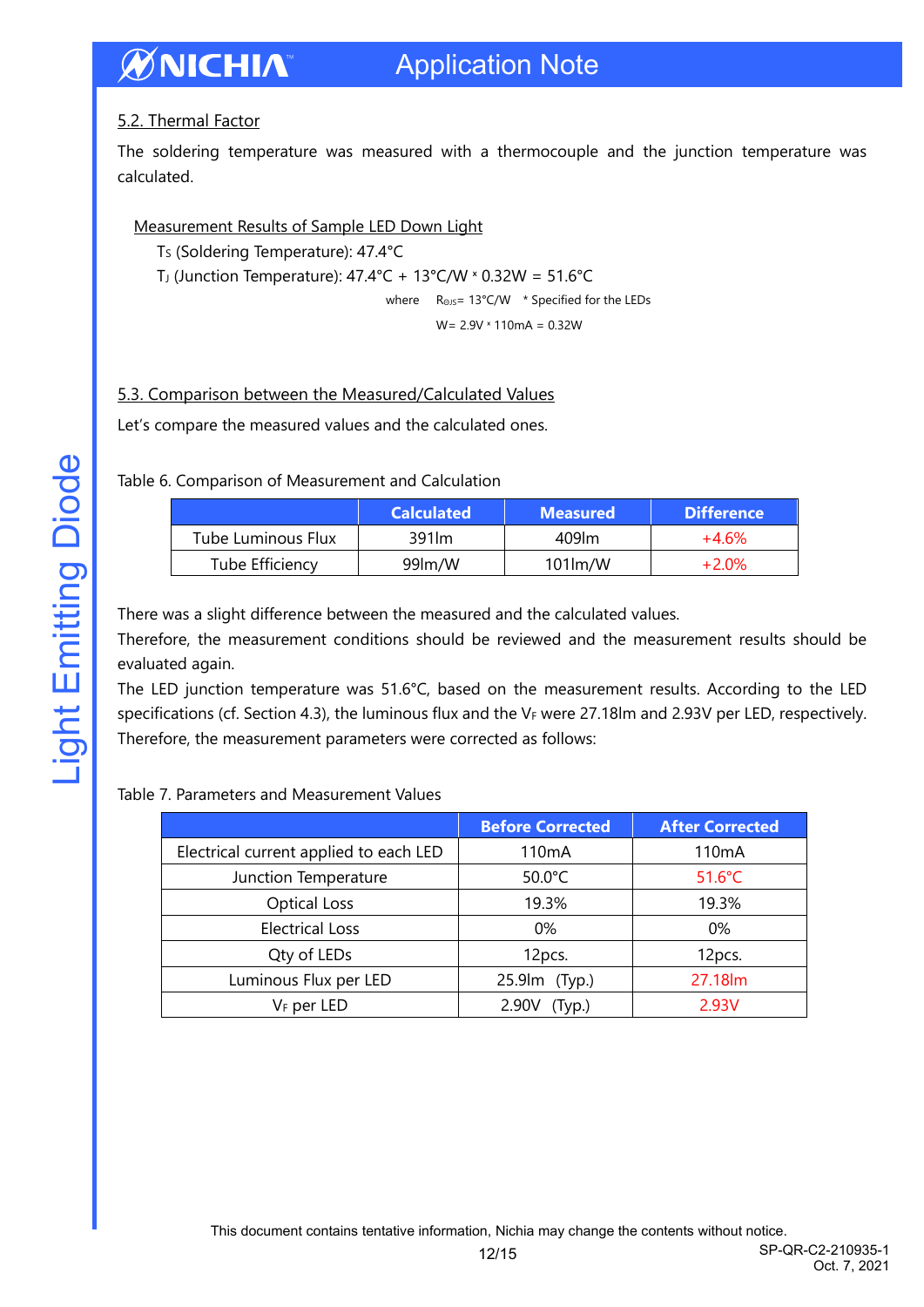## Application Note

| Series                         |                                   | Series 757D V1    |                 |                  |          |                |
|--------------------------------|-----------------------------------|-------------------|-----------------|------------------|----------|----------------|
| Type                           |                                   | NFSL757D V1 R8000 |                 |                  |          |                |
| Spec Current (mA)              |                                   | 65                |                 |                  |          |                |
| Tj Max (degreeC)               |                                   | 120               |                 |                  |          |                |
|                                | Luminous Flux (Im)                | Min.<br>18.0      | Typ.<br>25.9    | Max.<br>30.3     |          |                |
|                                | Forward Voltage VF (V)            | 2.40              | 2.90            | 3.30             |          |                |
| <b>Color Rank</b>              |                                   | sw27              |                 |                  |          |                |
|                                | Junction Temperatuer Tj (degreeC) | 51.6              |                 |                  |          |                |
| Cost per LED                   |                                   |                   |                 |                  |          | τ              |
|                                | Optical Efficiency Loss (%)       |                   |                 | 19.3             |          |                |
| Electrical Efficiency Loss (%) |                                   |                   |                 |                  |          |                |
| <b>LED Multiple</b>            |                                   | 12                |                 |                  |          |                |
| <b>Total Cost</b>              |                                   |                   | 0.000           |                  |          | \$             |
|                                | Forward Current IFP(mA)           | Im                | VF<br>Im/W<br>W |                  | $Im/$ \$ |                |
| input                          | 200mA Max.                        | 27.18             | 2.93            |                  |          |                |
|                                | 10                                | 40.4              | 31.53           | 128              | 0.315    |                |
|                                | 15                                | 60.7              | 31.91           | 127              | 0.479    |                |
|                                | 20                                | 80.9              | 32.26           | 125              | 0.645    |                |
|                                | 30                                | 121.0             | 32.88           | 123              | 0.987    |                |
|                                | 40                                | 160.3             | 33.43           | 120              | 1.337    |                |
|                                | 50                                | 198.7             | 33.91           | 117              | 1.696    |                |
|                                | 65                                | 254.3             | 34.56           | 113              | 2.247    |                |
|                                | 75                                | 290.1             | 34.96           | 111              | 2.622    |                |
|                                |                                   | 80 307.6          | 35.16           | 109              | 2.813    |                |
|                                |                                   | 100 375.7         | 35.92           | 105              | 3.592    |                |
|                                |                                   | 120 441.8         | 36.67           | 100              | 4.400    |                |
|                                |                                   | 150 540.2         | 37.80           | 95               | 5.670    |                |
|                                |                                   | 180 639.7         | 38.89           | 91               | 7.001    |                |
|                                | 200                               | 705.2             | 39.50           |                  | 89 7916  |                |
|                                |                                   | input lee         |                 | $110 \text{ mA}$ |          |                |
|                                |                                   | Im                | VF              | Im/W             | W        | $\text{Im}/\$$ |
|                                |                                   | 408.9             | 36.29           | 102              | 3.992    |                |
|                                | Info                              |                   |                 |                  |          |                |

Figure 9. Re-Calculation of LED Down Light

Let us compare the recalculation results and the measurement ones.

Table 8 Comparison of Recalculation Results and Measurement Results

|                           | <b>Calculated</b> | <b>Measured</b> | <b>Difference</b> |
|---------------------------|-------------------|-----------------|-------------------|
| <b>Tube Luminous Flux</b> | 409lm             | 409 m           | 0%                |
| Tube Efficiency           | 102m/W            | $101$ lm/W      | $-1.0\%$          |

There was no difference in the lamp luminous flux between the recalculated and the measured values. The difference in the lamp efficiency became much smaller; therefore, the LED down light was designed in accordance with the calculation.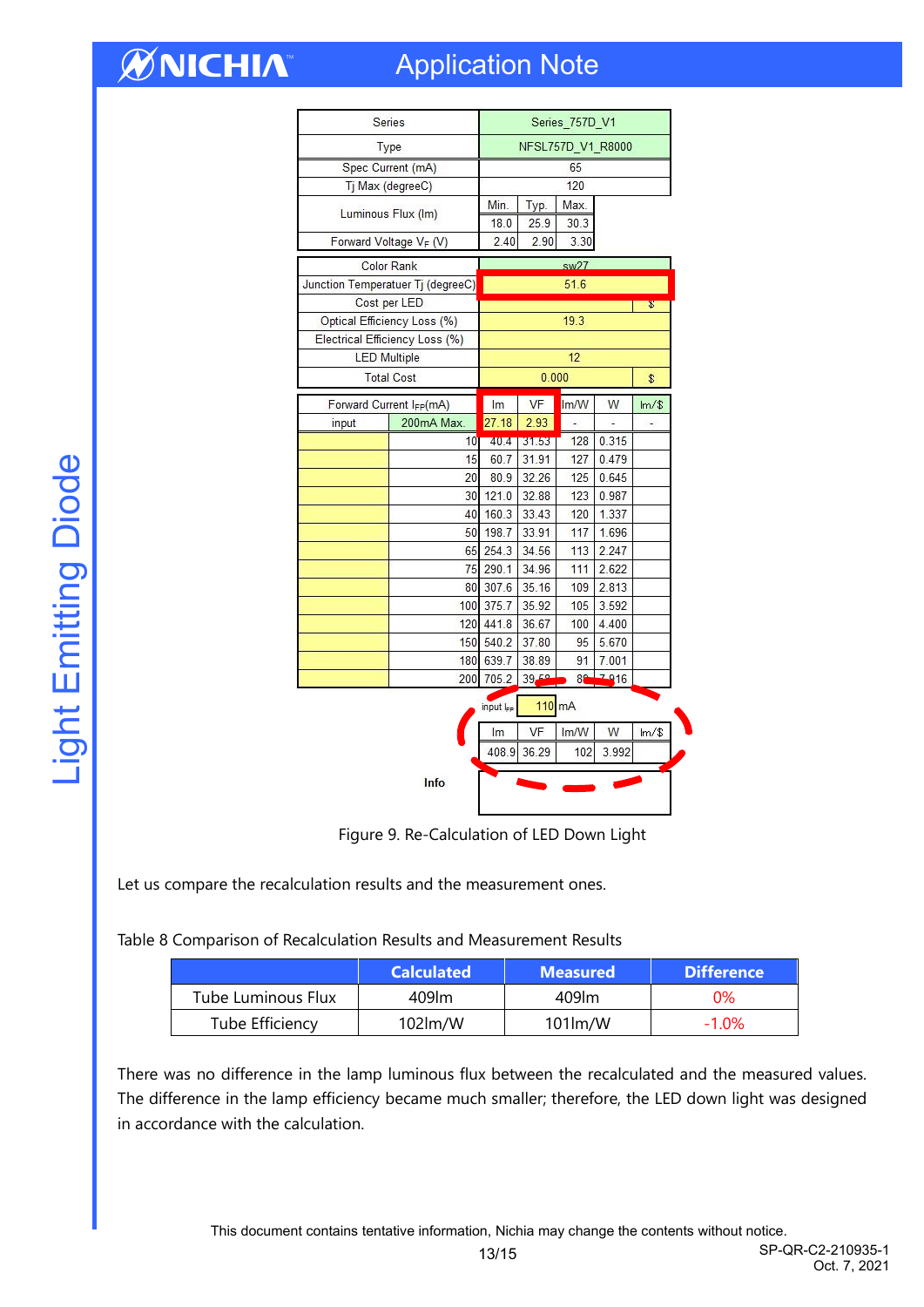### <span id="page-13-0"></span>**6. Summary**

Design validation is critical when LEDs are installed into lighting fixtures. The performance should be validated by comparison between the calculated/measured values.

There is no significant difference between the measured / calculated values on this simulation, as long as the simulation is used for LEDs mounted on the board; however, you may not obtain the expected values for the lighting fixture due to optical/electrical loss resulting from the component materials and/or the fixture's structure.

In such cases, re-measure the performance after changing the parameters of the optical/electrical loss. If it is difficult to measure the performance, such as the luminous flux and the  $V_F$ , because of the fixture's structure, it should be calculated and measured for the LEDs mounted on the board.

In this document, we used the typical thermal resistance RΘJS described by the specifications to calculate the LEDs' junction temperature; however, the characteristics vary when LEDs are installed in lighting fixtures.

As LEDs' junction temperature increases, in general, the light output reduces. Therefore, it is necessary to set the target luminous flux to ensure that the expected value is obtained even at the maximum thermal resistance.

Moreover, the forward voltage and the luminous flux vary even within the same rank. Therefore, assuming that the LEDs' characteristics are distributed at the minimum/maximum within the same rank, you should design lighting fixtures that ensure the expected values are within the specifications.